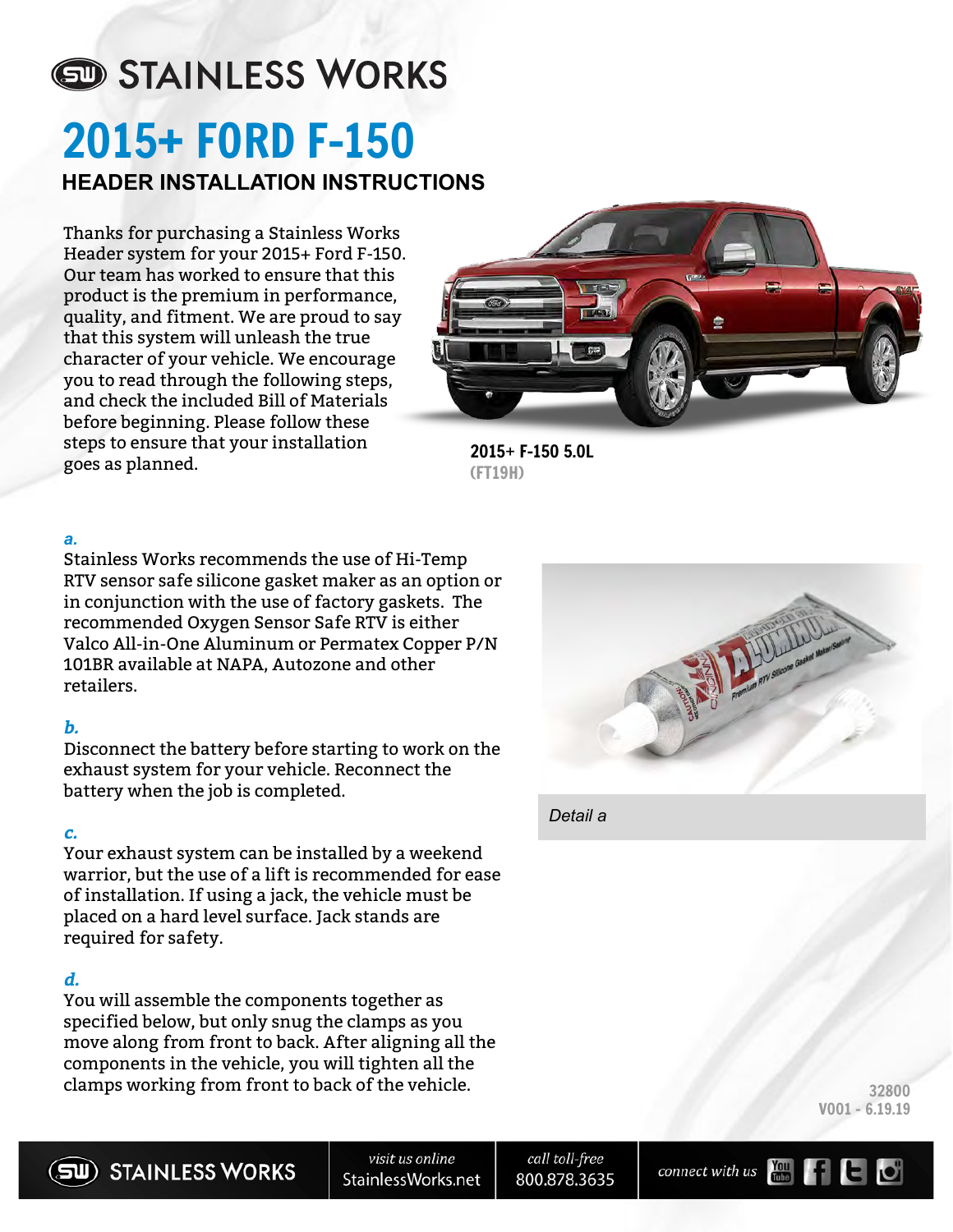#### **DISASSEMBLY**

#### **1.**

Disconnect the battery.

#### **2.**

Raise and support the vehicle.

#### **3.**

Loosen the factory exhaust at the 2 bolt flange - (2) 10mm bolts.

## **4.**

Loosen clamp at slip fit connection point (behind the 2 bolt flange connection point) and remove the front section of pipe with resonator between the 2 bolt flange connection and slip joint.

#### **FOR CONNECTION TO STAINLESS WORKS EXHAUST**

## **5.**

Remove exhaust from all hangers then remove from truck.

#### **6.**

Remove skid plate on left side of transmission crossmember - (4) 8mm bolts.

## **7.**

The following instructions are required only if you are planning to save the factory exhaust, otherwise skip to line #16.

## **8.**

Remove (12) 10mm bolts from front drive shaft and remove.

## **9.**

Remove (2) 6 mm bolts holding left and right heat shields to transmission crossmember.

## **10.**

Support transmission and transfer case with jack stands.

## **11.**

Remove (2) 12mm nuts from transmission mount.

#### **12.**

Remove (4) 12 mm bolts and nuts from crossmember and remove cross member.





call toll-free 800.878.3635



32800 V001 - 6.19.19

## 2015**+** FORD F-150 **HEADER INSTALLATION INSTRUCTIONS PAGE 2**



*Detail 3: OEM connection point*



*Detail 6, 8 & 9*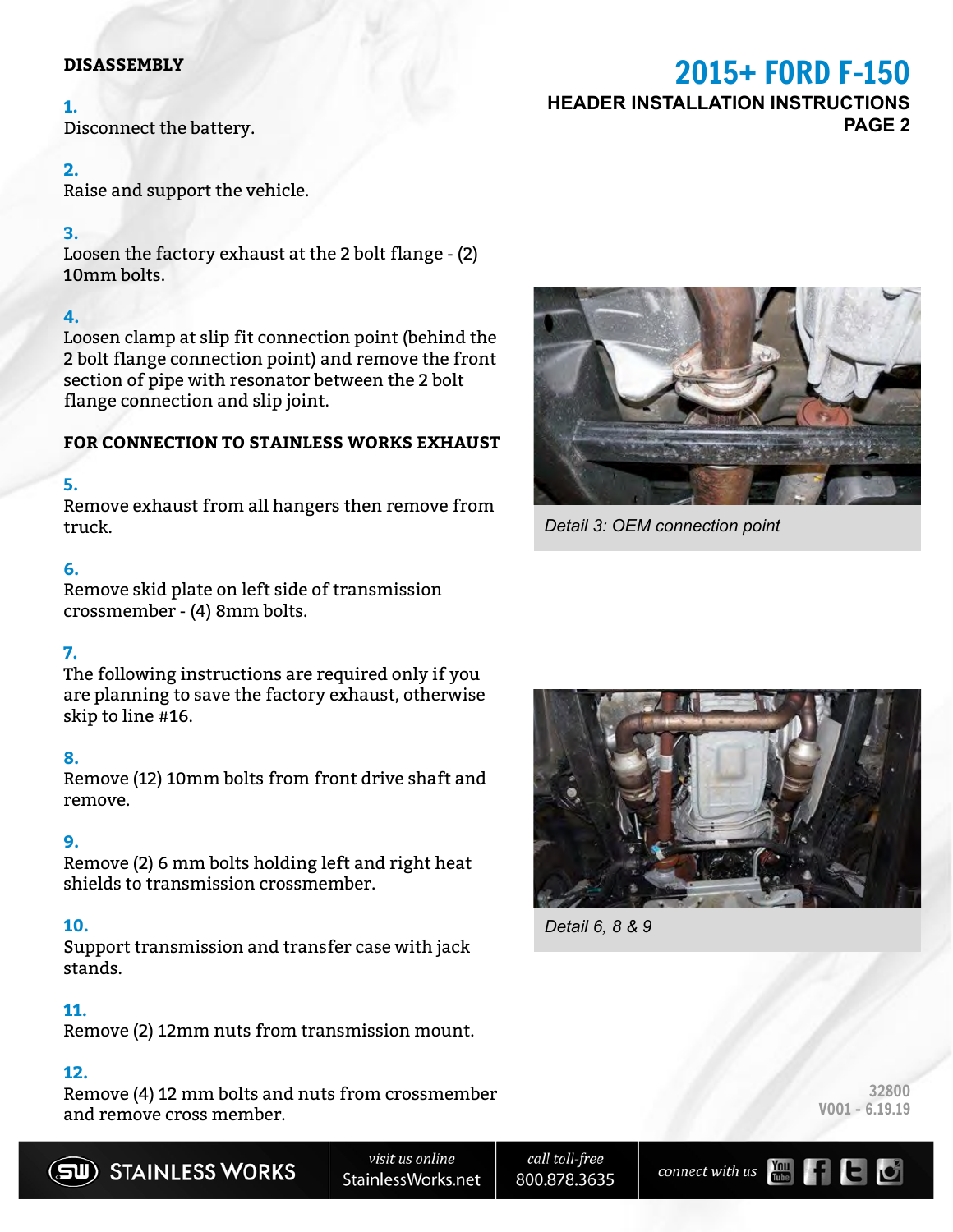#### **13.**

Remove (1) 10mm bolt from left Y-pipe hanger.

#### **14.**

Loosen clamp on left head pipe.

#### **15.**

Unplug all O2 sensors.

#### **16.**

Remove (2) 10mm nuts from left and (2) 10mm nuts from right head pipes and remove head pipes.

#### **17.**

Reinstall crossmember and mount and tighten.

#### **18.**

If you are not planning to save the old exhaust, you can simply cut hangers from Y-pipe to simplify removal of manifold pipes.

#### **FOR CONNECTION TO ANY EXHAUST SYSTEM**

#### **19.**

Remove remaining (2) 6 mm bolts from right heat shield and slide heat shield back toward the rear of the vehicle.

#### **20.**

Remove starter and wires (1) 6mm nut (2) nuts and (3) 8mm bolts.

#### **21.**

Remove right and left heat shields on manifolds (3) 6mm bolts two per side.

#### **22.**

Remove (16) 10mm nuts, eight per side from manifolds and remove manifolds.

#### **23.**

Remove all (16) 10mm studs from heads.

#### **24.**

Seal headers with RTV, allow the RTV to get tacky (about 15 minutes) and install using remaining studs and nuts. Torque to OEM specifications.



*Detail 15*



*Detail 18*

32800 V001 - 6.19.19



call toll-free 800.878.3635



## 2015**+** FORD F-150

**HEADER INSTALLATION INSTRUCTIONS PAGE 3**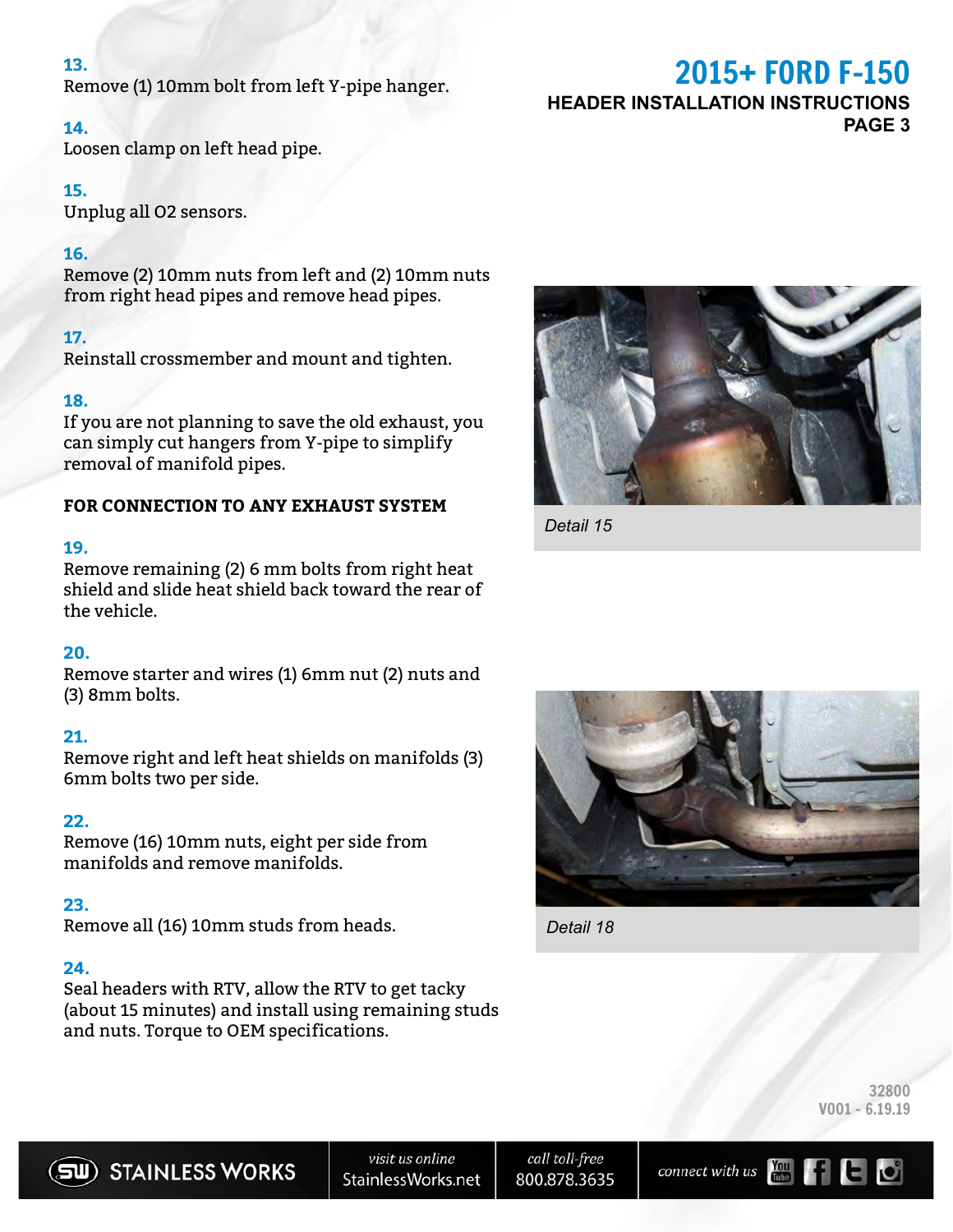#### **25.**

Re-install starter.

#### **26.**

Re-install right heat shield.

#### **27.**

Re-install (1) 6mm bolt back in left heat shield at crossmember.

#### **28.**

Install left lead pipe to header with (1) 3" clamp.

#### **29.**

Install catalytic converter or cat eliminator to left lead pipe.

#### **30.**

Install rear left lead pipe to cat with 3" clamp with wire hanger.

#### **31.**

Re-install left hanger to transmission grommet with (1) 3" clamp.

#### **32.**

Install right catalytic converter or cat eliminator to header with one 3" clamp.

#### **33.**

Re-install all skid plates.

#### **34.**

Remove O2 sensors from old pipes and re-install in new pipes. Note that an O2 extension is provided for use with the left and right rear O2 sensors- install now. These sensors will have the two external nubs removed from the male end. You may have to file off the two nubs on the male end of the mating male wire end so it can slip into the female end of this extension.

#### **35.**

Install and secure the wires away from the driveshaft using zip ties.

## 2015**+** FORD F-150

## **HEADER INSTALLATION INSTRUCTIONS**

**PAGE 4**



*Detail 28 & 29*



*Detail 30-32*



*Header leads close-up*

32800 V001 - 6.19.19